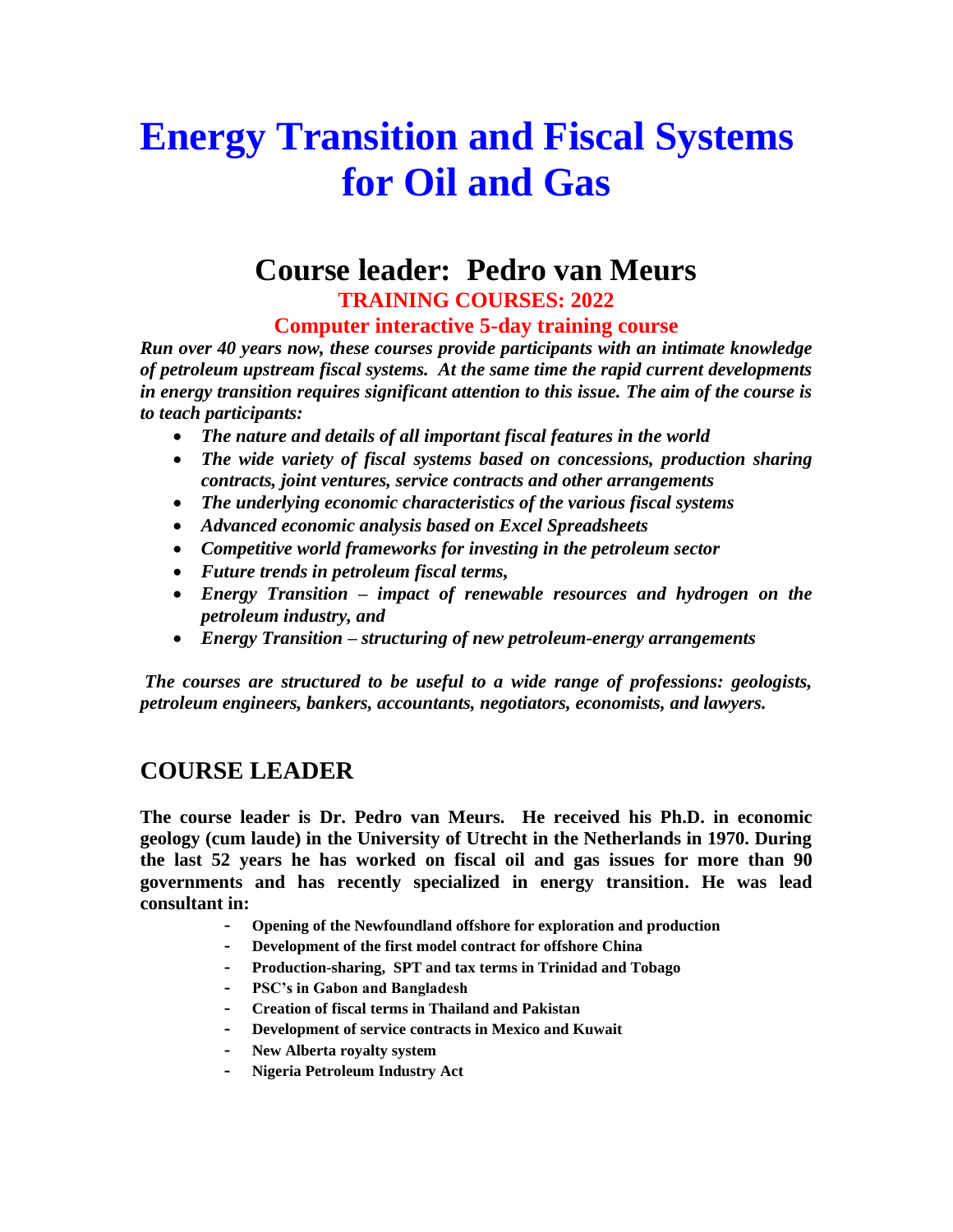# **Detailed Course Program**

# **5-day Energy Transition and Fiscal Systems for Oil and Gas.**

| Day 1                                                   |                                                 |
|---------------------------------------------------------|-------------------------------------------------|
| <b>Morning</b>                                          | <b>Afternoon</b>                                |
| <b>Introduction</b>                                     | <b>Hydrogen</b>                                 |
| • General course overview                               | • Hydrogen basics                               |
| <b>Energy Transition:</b>                               | • Grey, blue and green hydrogen                 |
| <b>Renewable Energy Developments</b>                    | • Costs of grey and blue hydrogen production    |
| • Renewable energy economics.                           | • Green hydrogen production methods             |
| • Current costs of solar and wind                       | • Current costs of producing hydrogen           |
| • Anticipated solar energy developments                 | • Hydrogen production economics                 |
| • Future costs of solar energy                          | $\bullet$ Low-cost countries                    |
| • Concentrated Solar Power                              | • Current projects                              |
| • Anticipated on shore and offshore wind developments   | • Estimates of future hydrogen production costs |
| • Future costs of wind energy                           | • Hydrogen storage                              |
| • Hydropower                                            | • Transport of hydrogen                         |
| • Geothermal energy                                     | • Hydrogen fuel cells                           |
| • Biomass                                               | • Green hydrogen for electricity production     |
| • Biofuels                                              | $\bullet$ Green ammonia                         |
| • Conclusions on renewable energy economics             | • Green hydrogen for the transport sector       |
| • Range of estimates of role of renewables in energy    | • Green hydrogen to produce fuels               |
| production.                                             | • Hydrogen to replace natural gas               |
| <b>Energy Storage</b>                                   | • Forecasts of future green hydrogen production |
| • Energy storage economics                              | <b>Carbon Capture and Storage</b>               |
| • Large variety of energy storage methods               | • Variety of measures of carbon capture<br>and  |
| • Current energy storage costs                          | underground storage                             |
| • Battery storage cost trends                           | • BioEnergy Carbon Capture and storage (BECCS)  |
| • Future utility scale energy storage costs             | • Biochar                                       |
| • Estimates of future storage availability              | • Direct Air Capture (DAC)                      |
| • Impact of storage costs on electricity production and |                                                 |
| transport sector                                        |                                                 |
|                                                         |                                                 |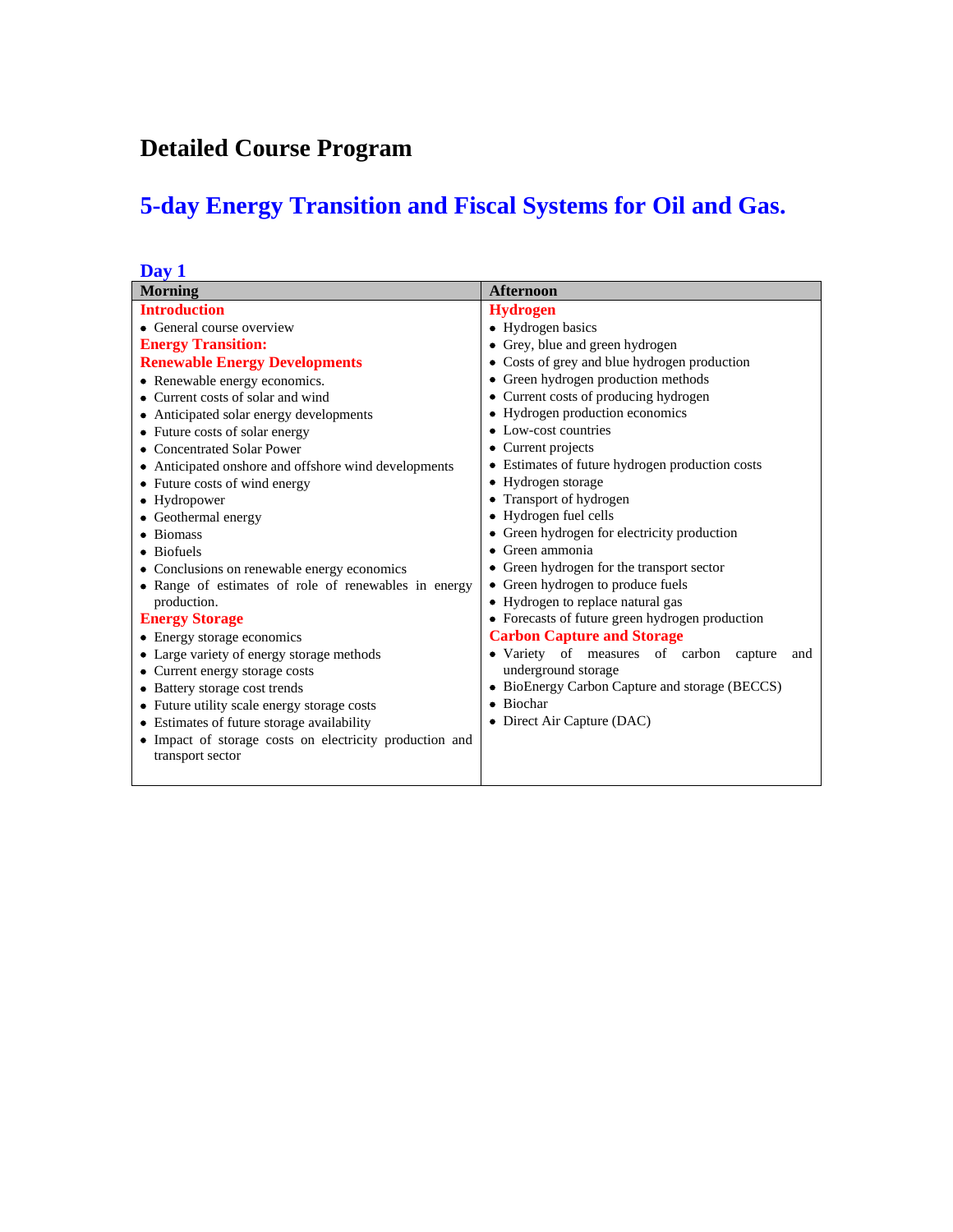## **Day 2**

| <b>Morning</b>                                               | <b>Afternoon</b>                                                                                       |
|--------------------------------------------------------------|--------------------------------------------------------------------------------------------------------|
| <b>Oil and Gas Fiscal Systems:</b>                           | <b>Corporate Income Tax</b>                                                                            |
| <b>Introduction to Student Model</b>                         | • Consolidation and Ring-fencing: UK and Pakistan                                                      |
| • Introduction to Excel based spreadsheet for "stand         | • Gross revenue determination                                                                          |
| alone" analysis                                              | • Deduction of other payments to government:                                                           |
| • Review of profitability indicators, such as NPV, IRR,      | • Deduction of operating costs and headquarter costs                                                   |
| EMV and profitability ratios                                 | • Alternative capital depreciation methods and MACRS                                                   |
| • Price sensitivity and Divisible Income analysis            | • Deduction of interest                                                                                |
| • Government take and government revenue analysis            | · Loss carry forward and carry backward: Hungary,                                                      |
| Bonuses, Rentals, Royalties, Gross Revenue                   | Russia, Brazil, USA, Canada.                                                                           |
| <b>features</b>                                              | • Refunds for tax value of exploration (Norway)                                                        |
| • Signature bonuses through bidding, negotiation and         | • Tax rates and globalization of corporate income tax                                                  |
| directly determined by government: Brazil.                   | • Tax credits: USA and Canada                                                                          |
| • Rentals and acreage management: Alberta<br>and<br>Cambodia | • Worldwide corporate income tax systems, tax credits,<br>tax treaties: USA, the Netherlands, Malaysia |
| • Fixed and sliding scale royalties, royalties in kind and   | • Tax treaties                                                                                         |
| cash, Royalty concepts: Louisiana, Algeria, Nigeria,         | <b>Production Sharing</b>                                                                              |
| Colombia, US Gulf of Mexico,                                 | • The original Indonesian concept                                                                      |
| • Price sensitive royalties: Alberta, Mexico                 | · Profit Oil and sliding scales: Philippines,                                                          |
|                                                              | Egypt,<br>Vietnam, Nigeria, Malaysia                                                                   |
|                                                              | • Price Sensitive Profit Oil: Trinidad and Tobago, Brazil                                              |
|                                                              | Pre-Salt.                                                                                              |
|                                                              | • Cost Oil, cost oil limits and sliding scales: Vietnam,                                               |
|                                                              | Syria, Oman, Nigeria, Egypt, Angola and Yemen                                                          |
|                                                              |                                                                                                        |

#### **Day 3**

| <b>Afternoon</b>                                            |
|-------------------------------------------------------------|
| <b>Progressive and Special Taxes and Profit Shares</b>      |
| · Special Taxes based on Gross Revenues: USA,               |
| Pakistan, Colombia and Trinidad and Tobago                  |
| • Surtaxes, Hydrocarbon Tax: Norway, Denmark, UK            |
| • Special Taxes based on Net Revenues: UK, Brazil, the      |
| Netherlands and Algeria                                     |
| · IRR based taxes: PNG, Ghana and Australia                 |
| • IRR based profit oil and royalties: Russia-Sakhalin,      |
| Azerbaijan, Angola, Mexico                                  |
| • R-factors: Peru, Azerbaijan, India and Thailand           |
| • Combination scales: Libya                                 |
| • One and Two way adjustments of price progressive          |
| features                                                    |
| Special Taxes and corporate income tax                      |
| <b>Value Added Taxes, Import Duties</b>                     |
| • Value added taxes, credits, refunds: Mexico and           |
| <b>Bolivia</b>                                              |
| • Value added tax problems: Russia, China, Brazil and       |
| Vietnam                                                     |
| duties,<br>Temporary<br>$\bullet$ Import<br>importation,    |
| Exemptions: Pakistan<br><b>Export duties</b>                |
|                                                             |
| • Export duties: Russia, Argentina<br><b>Property Taxes</b> |
| • Property Taxes: USA and Canada                            |
| <b>Carbon taxes</b>                                         |
| • British Columbia                                          |
|                                                             |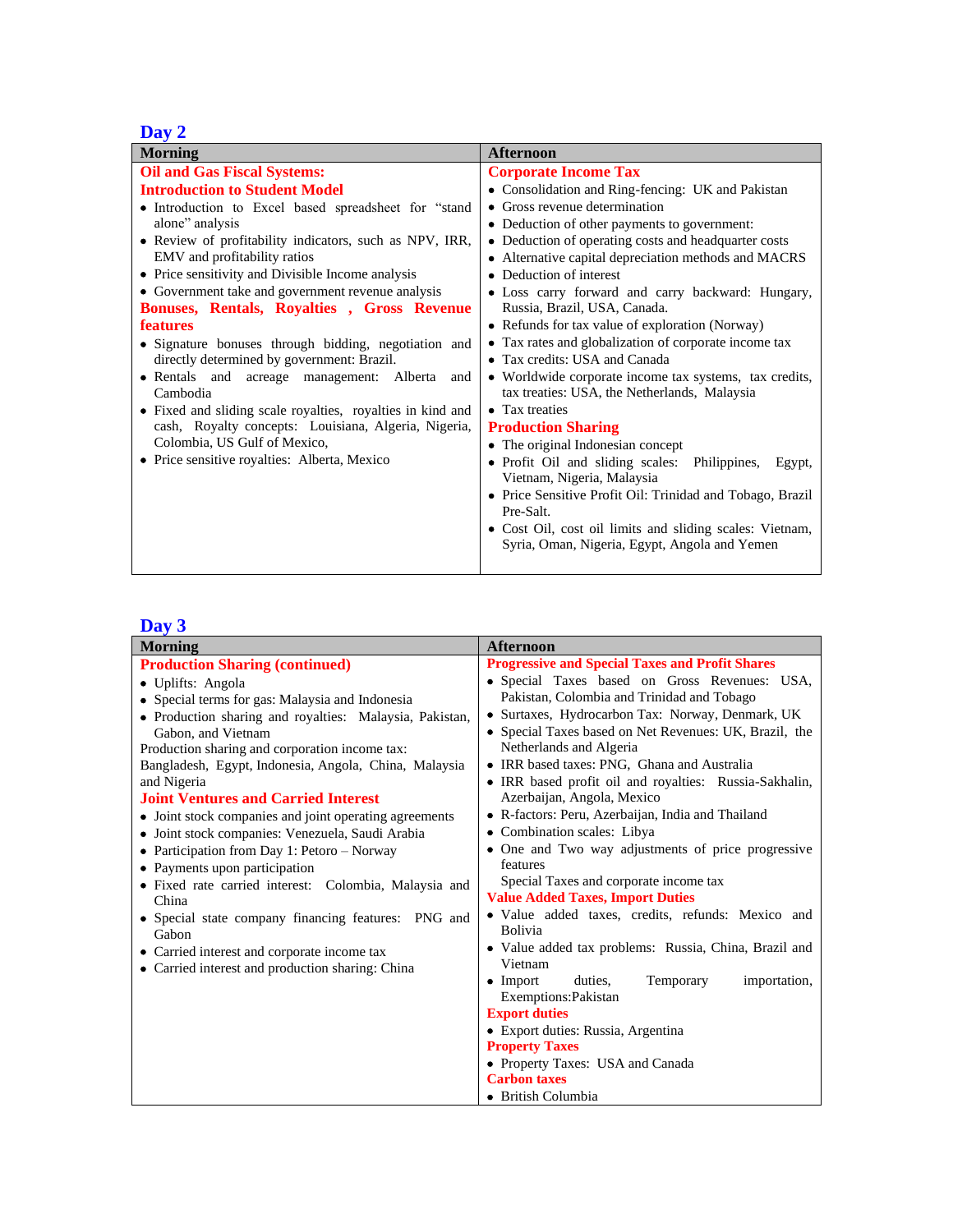#### **Day 4**

| <b>Morning</b>                                      | <b>Afternoon</b>                                                |
|-----------------------------------------------------|-----------------------------------------------------------------|
| <b>Service contracts</b>                            | <b>Classification of fiscal systems</b>                         |
| $\bullet$ Iraq 1996 single fee model                | • Legal and Economic classification                             |
| • Iraq Technical Services Contract                  | · Concessions, Production Sharing Contracts, Joint ventures     |
| • Iraq $2018 - 5$ <sup>th</sup> bidding round TSC   | and Hybrid Systems.                                             |
| • Iran Buy Back Agreements                          | <b>Country review of fiscal systems</b>                         |
| <b>Profit Sharing Contracts</b>                     | • Alberta, Norway, Egypt, China,                                |
| • Bolivia                                           | <b>Structure of government take</b>                             |
| <b>Flexible Gross Revenue Splits</b>                | • Sharing of divisible income: progressive, neutral, regressive |
| • Special Sessions on Indonesian Gross Split        | and hybrid systems                                              |
| Contract                                            | • Front end and back end loading                                |
| <b>Abandonment, Booking of Reserves</b>             | • Geological risk and government take                           |
| • Abandonment issues                                | <b>Level of Government Take</b>                                 |
| • Booking of Reserves                               | • Fiscal Stability: Canada and Egypt                            |
| <b>Incremental analysis</b>                         | • Determination of level of government take                     |
| • Introduction to Excel based spreadsheet for       | <b>Risk Sharing</b>                                             |
| "incremental" analysis                              | • Sharing of risk between government and companies              |
| • Incremental analysis:<br>corporate income tax,    |                                                                 |
| royalties, production sharing and carried interest, |                                                                 |
| IRR and R-factor based features                     |                                                                 |
| • Analysis of gold-plating: PNG and India           |                                                                 |

#### **Day 5**

| <b>Morning before break</b>                          | <b>Morning after break</b>                                 |
|------------------------------------------------------|------------------------------------------------------------|
| <b>Government Policies</b>                           | <b>Energy Transition:</b>                                  |
| • Resource policies                                  | <b>Energy Transition Process</b>                           |
| • Economic policies                                  | • Impacts on the petroleum industry                        |
| • Administrative policies                            | • Petroleum industry restructuring                         |
| <b>Worldwide Future Trends</b>                       | • Power industry restructuring                             |
| • Anticipated world and petroleum industry           | • New competitive environment                              |
| developments                                         | • Transformation of the petroleum industry                 |
| • Government take development                        | • Company strategies under energy transition               |
| • Unconventional resources                           | • Energy transition government policies                    |
| • Long term fiscal trends                            | • Fiscal systems for oil and gas under energy transition   |
| • Impact of globalization and increased attention to | • New fiscal systems required to support energy transition |
| the people                                           | • Importance of price progressivity                        |
| <b>Climate Change</b>                                | • New types of petroleum energy arrangements               |
| • Oil and gas demand under climate change            | • Narrow scope future petroleum energy arrangements        |
| scenarios                                            | • Wide scope future petroleum energy arrangements          |
| • Climate change policies                            | • Package deals on energy and petroleum                    |
| • Net Zero by 2050 or 2060                           |                                                            |
|                                                      |                                                            |
|                                                      |                                                            |
| <b>Afternoon</b>                                     | <b>FREE</b>                                                |